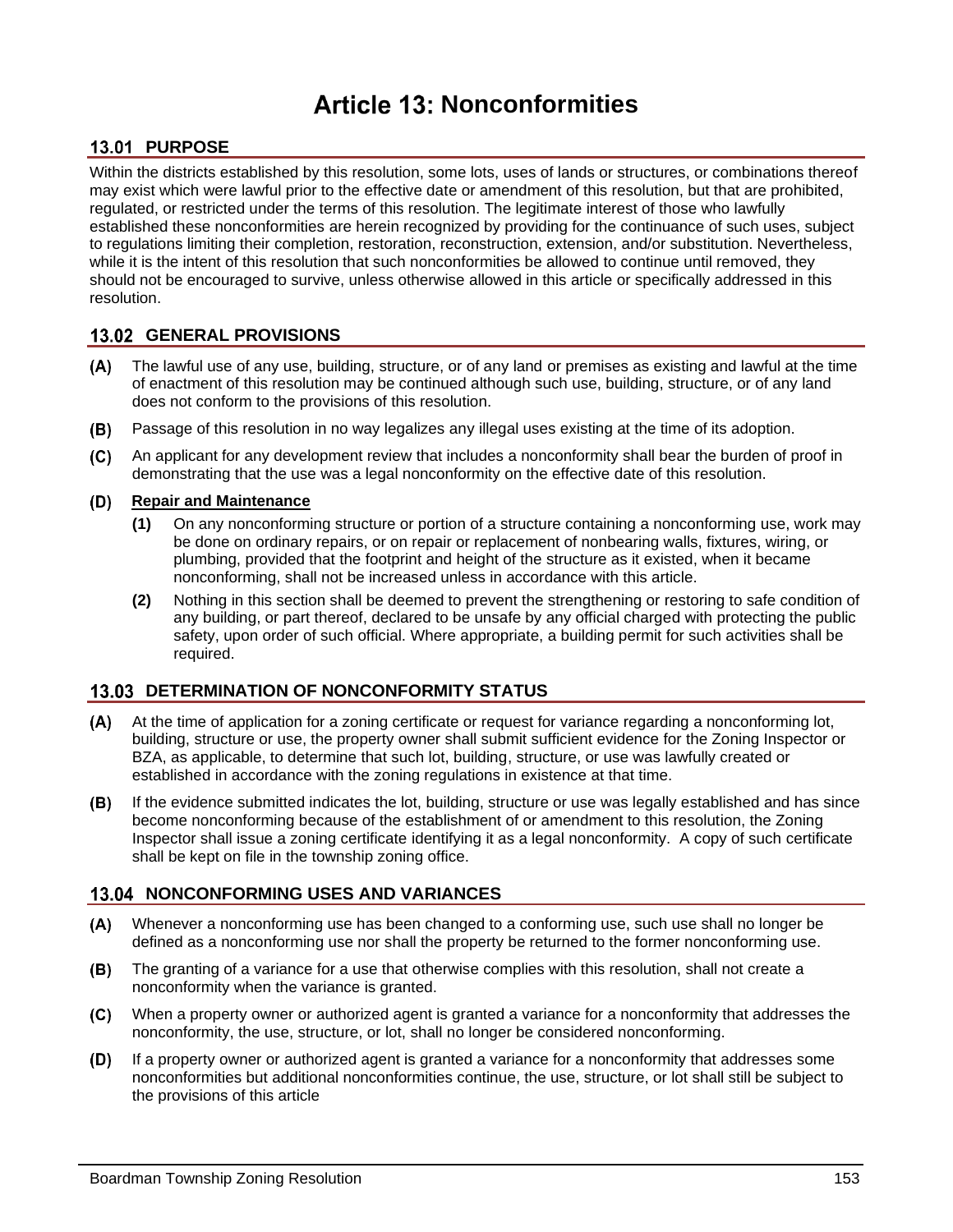### **13.05 NONCONFORMING USES**

Where, at the time of adoption of this resolution, lawful uses of land or structures exist that would not be permitted by the regulations of this resolution, the uses may be continued, changed, or expanded so long as they remain otherwise lawful and provided:

- No such nonconforming uses shall be enlarged or increased, nor extended to occupy a greater area of  $(A)$ land that was occupied at the effective date of adoption or amendment of this zoning resolution unless it complies with the provision of Section [13.05\(E\): Expansion of a Nonconforming Use.](#page-1-0)
- No such nonconforming use shall be moved, in whole or in part, to any portion of the lot or parcel other (B) than that occupied by such uses at the effective date of adoption or amendment if this zoning resolution.
- $(C)$ No additional structures shall be constructed on a lot with a nonconforming use unless such new structure complies with the requirements of this resolution and the applicable zoning district.

#### **Change or Substitution of Nonconforming Use**

- **(1)** A nonconforming use of a building, structure, or land shall not be changed or substituted to another nonconforming use unless the BZA, as part of a variance, finds that the use proposed is equally appropriate or more appropriate to the district than the existing nonconforming use, and that the use proposed is in less conflict with the character of uses permitted in the applicable zoning district than the existing nonconforming use. In permitting such change or substitution, the BZA may require appropriate conditions and safeguards in accordance with other provisions of this resolution.
- **(2)** Whenever a nonconforming use is changed to a less intensive use, such use shall not thereafter be changed to a more intensive nonconforming use.

#### <span id="page-1-0"></span>**Expansion of a Nonconforming Use**

- **(1)** Notwithstanding the foregoing provisions to the contrary, the usable area of a nonconforming residential use may be increased or improved, regardless of the applicable zoning district.
- **(2)** Notwithstanding the foregoing provisions to the contrary, the usable area of a nonconforming, nonresidential use may be increased or improved, regardless of the applicable zoning district, where the owner of such use can demonstrate through application to the BZA that the manner in which the useable area of the nonconforming use will be increased or improved will have minimal adverse impact upon adjacent properties and other permitted land uses in the surrounding neighborhood or can be made compatible with the adjacent properties and the uses in the surrounding neighborhood upon compliance with specified conditions.
- **(3)** Variances to expand a nonconforming use into a required setback or to otherwise vary a regulation that applies to the subject site shall be prohibited.
- **(4)** The BZA shall review a request to expand a nonconforming use pursuant to the variance procedure in Section 3.04: Variance or Conditional Use, and shall be subject to the review criteria of this section.

#### **Existing Use Reclassified as a Conditional Use**

In the event an existing use that was permitted by right at the time the use was established is thereafter reclassified as a conditional use for applicable district due to a zoning text amendment, such use shall be considered to be an approved conditional use without any further action. However, any subsequent change to such use shall require review and approval by the BZA in accordance with this article.

#### **Termination of Nonconforming Uses**

#### **(1) Termination of Use through Discontinuance**

When any nonconforming use is voluntarily discontinued or abandoned for two years or more, any new use shall not thereafter be used except in conformity with the regulations of the district in which it is located, and the nonconforming use may not thereafter be resumed. The intent to continue a nonconforming use shall not be evidence of its continuance.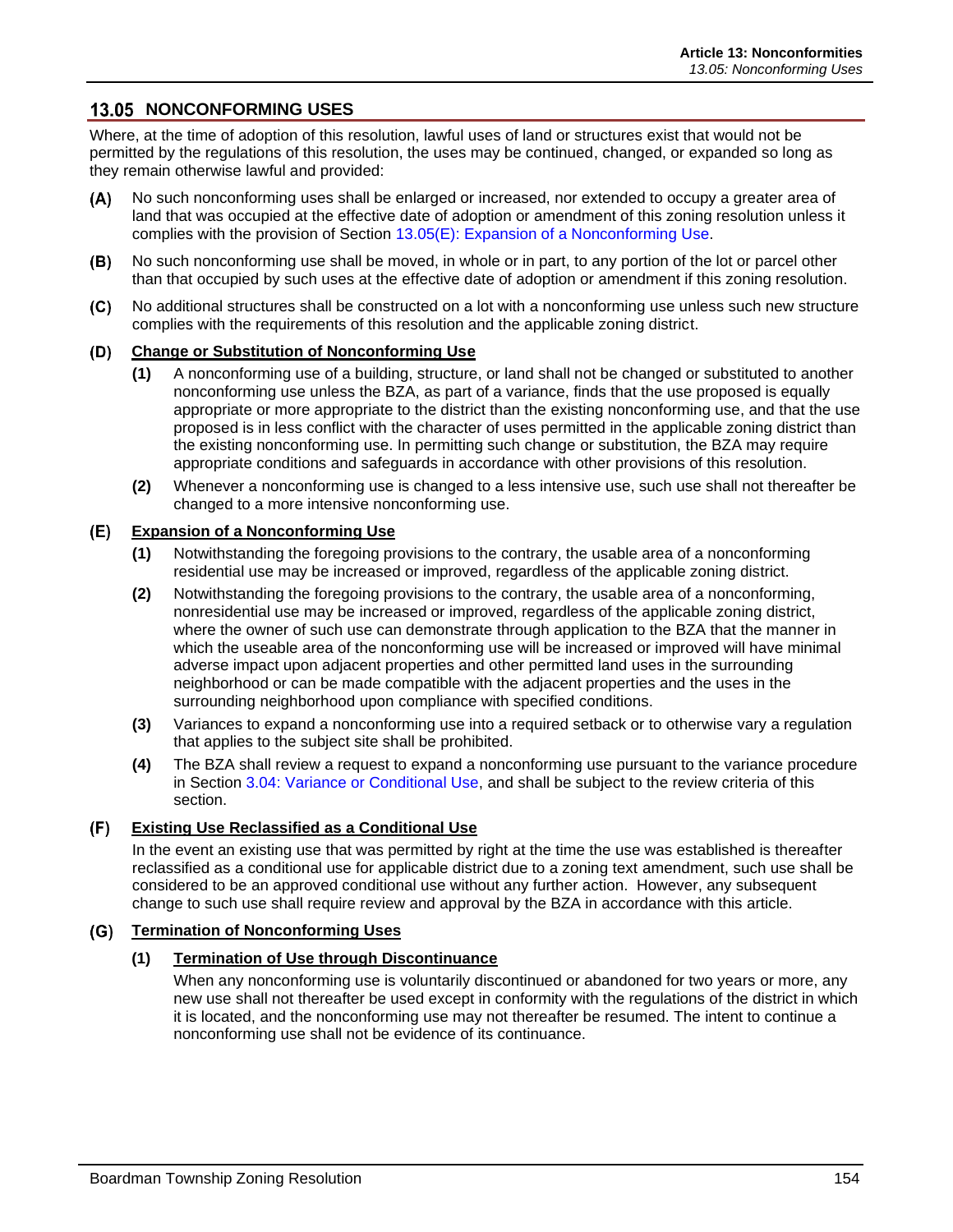#### **(2) Termination of Use by Damage or Destruction**

- **(a)** If a nonconforming residential use in a nonresidential district is damaged or destroyed to any extent, such structure and use may be reestablished, restored, or reconstructed on the same lot. Such reestablishment, restoration, or reconstruction of the use shall require the issuance of a zoning certificate.
- **(b)** If a nonconforming, nonresidential use in a residential district is damaged, but not to an extent greater than 60% of the principal structure's value, such structure and use may be reestablished, restored, or reconstructed on the same lot to the same size and intensity of use as was previously existing immediately prior to the damage or destruction. Such reestablishment, restoration, or reconstruction of the use shall require the issuance of a zoning certificate.
- **(c)** If a nonconforming, nonresidential use in a residential district is damaged beyond 50% of the principal structure's value, such structure and use may only be reestablished, restored, or reconstruction with approval by the BZA after consideration of surrounding uses and the impact of the nonconforming use.

### **13.06 NONCONFORMING STRUCTURES AND SITES**

A nonconforming building or structure may continue to be used or occupied by a use permitted applicable zoning district so long as it remains otherwise lawful and does not constitute a public nuisance, subject to the following provisions:

- $(A)$ Any nonconforming structure or site may be enlarged, maintained, repaired, or altered provided, however, no such enlargement, maintenance, repair or alteration shall either create an additional nonconformity or increase the degree of the existing nonconformity of all or any part of such structure or site, unless otherwise specified in this resolution.
- $(B)$ A nonconforming structure shall not be relocated in whole or in part to any other location on the same or any other lot unless the entire structure shall thereafter conform to the regulations of the applicable zoning district after being relocated.
- $(C)$ The principal use of a nonconforming building may be changed to any other use permitted in the applicable zoning district as long as the new use complies with all regulations of this resolution specified for such use, except the regulations to which the building did not conform prior to the change in use.
- $(D)$ The governmental acquisition of a portion of a lot for a public purpose that results in reduction in a required yard or building setback below that required in the applicable zoning district shall not render a structure nonconforming.
- **Damage or Destruction of a Nonconforming Structure Containing a Conforming Use**
	- **(1)** If a nonconforming structure is damaged and/or completely destroyed, the owner may rebuild the structure to the same height, and setbacks as the original nonconforming structure as it existed prior to the damage or destruction. Such work shall require the owner to submit an application for, and receive an approved, zoning certificate.
	- **(2)** If an owner rebuilds a legally nonconforming structure, they may expand the structure provided any expansion or change does not increase the nonconformity that existed prior to the damage.
	- **(3)** If the owner voluntarily removes the structure or reduces the nonconformity, that owner shall not be permitted to rebuild the structure to the original height, size, or setback and shall be required to bring the structure into compliance with these regulations to the maximum extent feasible.

### **13.07 NONCONFORMING LOTS OF RECORD**

A nonconforming lot of record may be used in accordance with this section.

### **Nonconforming Lots of Record in Residential Districts**

- **(1)** If an existing lot of record in residential district is occupied by a dwelling, such dwelling shall be maintained and may be repaired, modernized or altered, provided that:
	- **(a)** The building shall not be enlarged in floor area unless the enlarged section(s) complies with all regulations of this resolution, with the exception of the lot area and the lot width regulations.